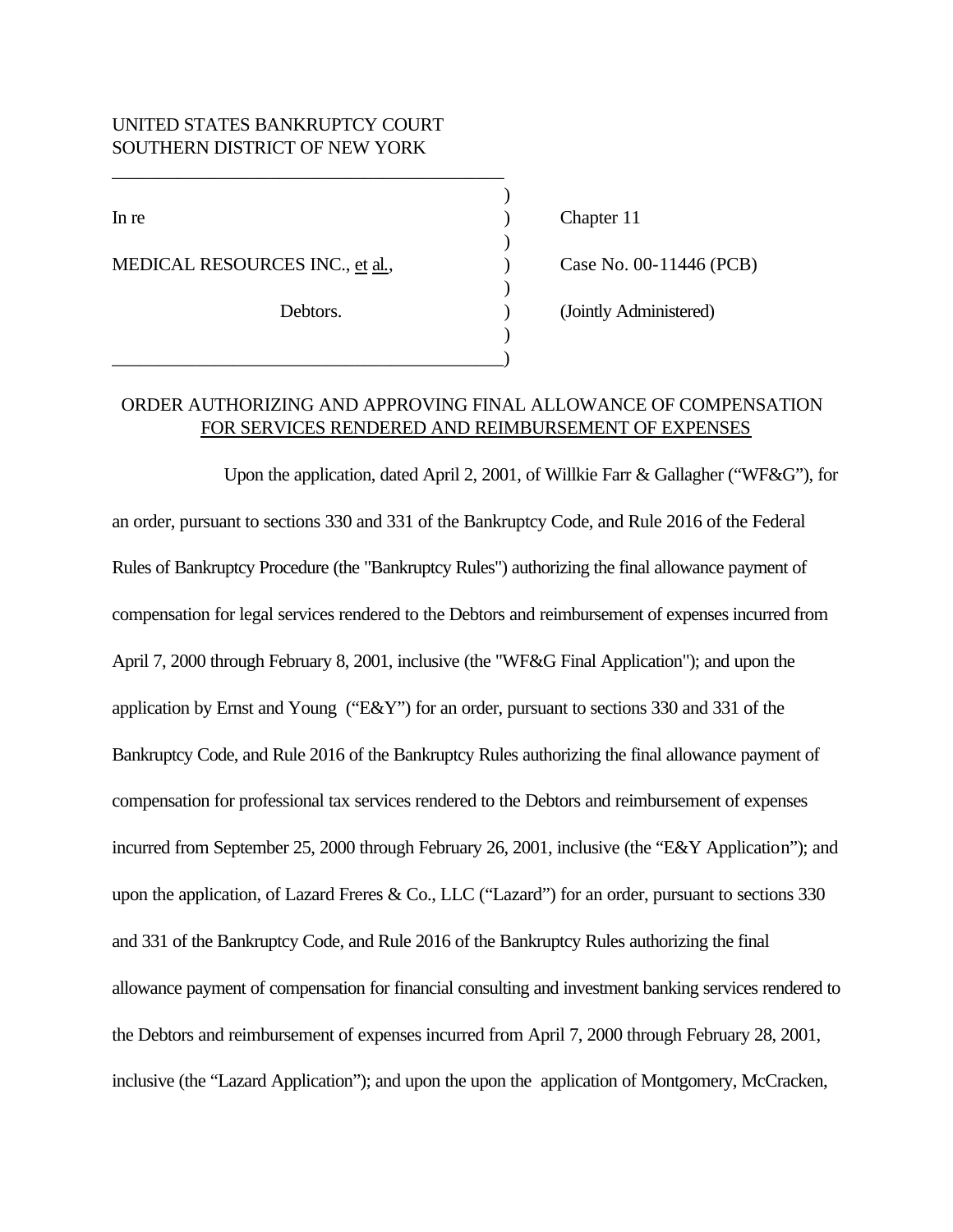Walker and Rhoads, LLP ("MMWR") for an order, pursuant to sections 330 and 331 of the Bankruptcy Code, and Rule 2016 of the Bankruptcy Rules authorizing the final allowance payment of compensation for services rendered as special counsel to the Debtors and reimbursement of expenses incurred from November 17, 2000 through February 26, 2001, inclusive, (the "MMWR Application"); and upon the Application By Sullivan & Worcester LLP, ("Sullivan & Worcester"), Counsel to the Senior Noteholders For Payment of Fees and Reimbursement of Expenses Based on Substantial Contribution ( the "Senior Notes Application", and collectively with the MMWR Application, E&Y Application, the Lazzard Application and the WF&G Final Applications, the "Final Applications"); and notice having been given to the United States Trustee for the Southern District of New York; counsel to DVI Financial Services, Inc., and counsel to the holders of the Senior Notes (as defined in the Final Application); and otherwise given pursuant to Rules 2002(a)(6) and (c)(2) of the Bankruptcy Rules and no other notice being necessary; and upon the objection of the United States Trustee to the Final Application, dated April 27, 2001 and the Limited Objection of the Senior Noteholders to the Final Application of WF&G and Lazard, dated April 27, 2001 (together, the "Objections"); and upon the response to the Objections dated May 14, 2001, filed by WF&G; and upon the Affidavit of Christopher J. Joyce, Co-Chief Executive Officer of the Debtors in support of the WF&G Final Application; and a settlement having been reached resolving the Objections upon the terms set forth on the record of the hearing; and a hearing having been held on May 17, 2001 (the "Hearing") at which all parties in support of the Final Application were heard; and upon the full record of the Hearing and all prior proceedings in these cases; and after due deliberation and sufficient cause having been shown therefor, it is hereby;

- 2 -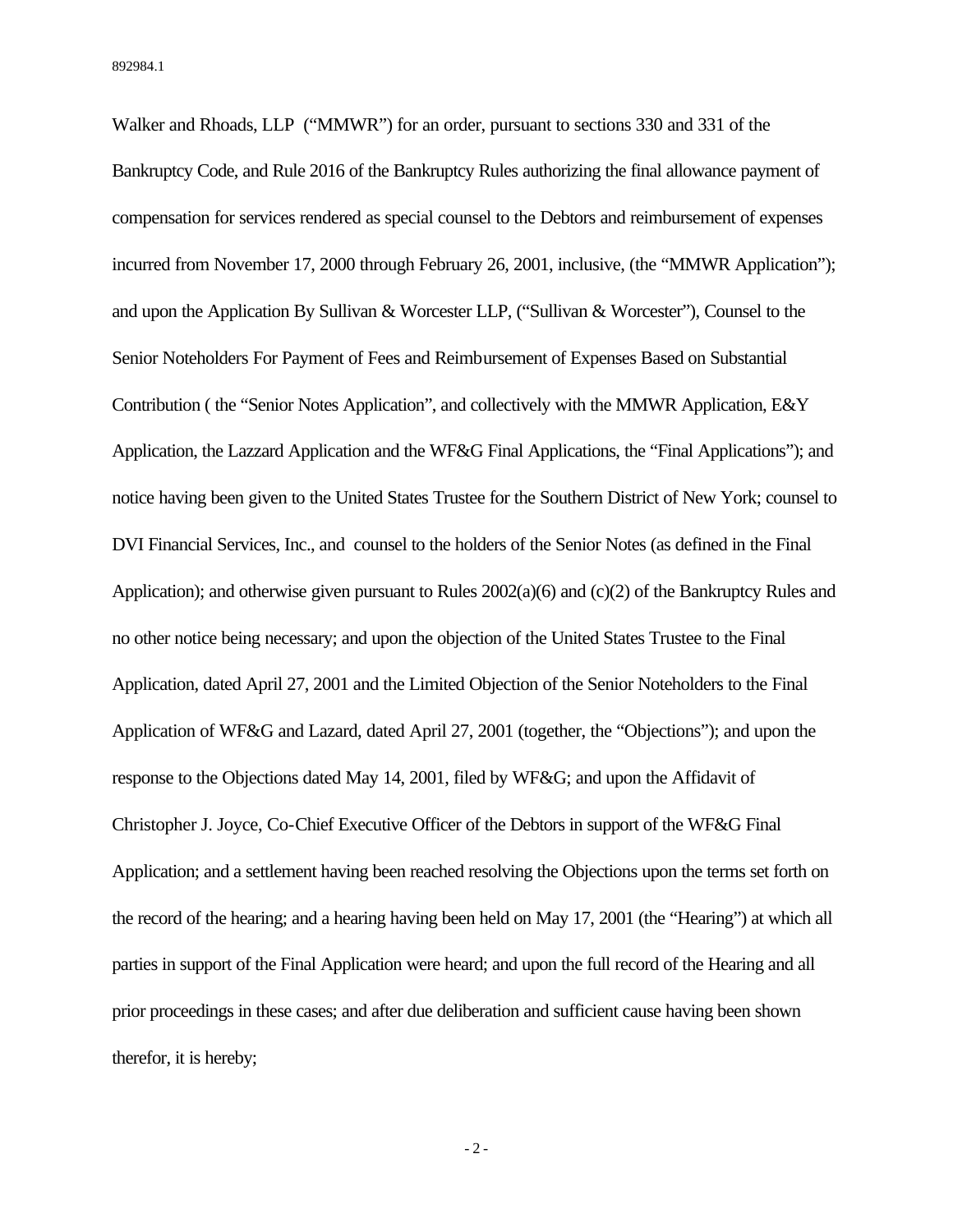ORDERED, that the objections are hereby overruled or resolved as set forth on the record of the hearing.

ORDERED, that the Debtors are authorized to pay WF&G the fees and reimburse WF&G for expenses sought in the WF&G Final Application in the amounts set forth on Exhibit A.

ORDERED, that the Debtors are authorized to pay E&Y the fees and reimburse E&Y for the expenses sought in the E&Y Application in the amounts set forth on Exhibit A.

ORDERED, that the Debtors are authorized to pay Lazard the fees and reimburse

Lazzard for the expenses sought in the Lazard Application in the amounts set forth on Exhibit A.

ORDERED, that the Debtors are authorized to pay MMWR the fees and reimburse

MMWR for the expenses sought in the MMWR Application in the amounts set forth on Exhibit A.

ORDERED, that the Debtors are authorized to pay Sullivan and Worcester the fees and reimburse Sullivan and Worcester for the expenses sought in the Senior Notes Application in the amounts set forth on Exhibit A.

Dated: New York, New York May 17, 2001

> /s/ Prudence Carter Beatty HONORABLE PRUDENCE C. BEATTY UNITED STATES BANKRUPTCY JUDGE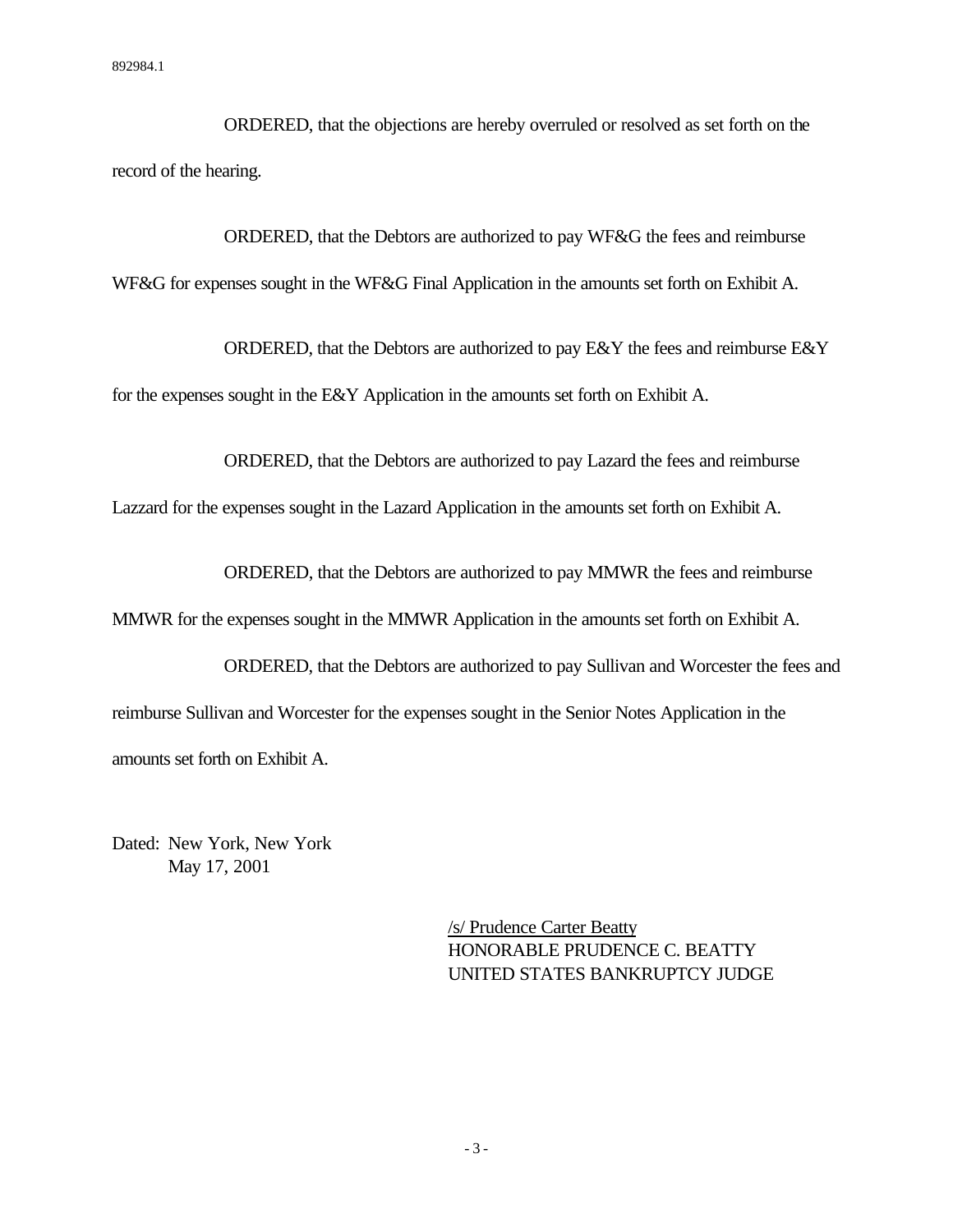## EXHIBIT A

|             | Period              | Fees Sought                 | <b>Expenses</b> | Fees Allowed       | <b>Expenses Allowed and</b> | Fees Held Back |
|-------------|---------------------|-----------------------------|-----------------|--------------------|-----------------------------|----------------|
|             | Covered by          |                             | Sought          | (Amount Payable by | Payable by Debtors          |                |
|             | <b>Applications</b> |                             |                 | Debtors)           |                             |                |
| Willkie     | 4/7/00              | \$1,568,613.50 <sup>1</sup> | \$111,302.20    | $$1,368,613.50^2$  | $$111,302.20^3$             | \$0            |
| Farr &      | through             |                             |                 |                    |                             |                |
| Gallagher   | 2/8/01              |                             |                 | $(\$873,106.95)$   | $(\$58,369.70)$             |                |
|             |                     |                             |                 |                    |                             |                |
| Ernst &     | 9/25/00             | \$454,522.00                | \$1,011.00      | \$454,522.00       | \$1,011.00                  | \$0            |
| Young       | through             |                             |                 |                    |                             |                |
|             | 2/26/01             |                             |                 |                    |                             |                |
| Lazard      | 11/22/00            | \$1,600,000.00              | \$4,008.24      | $$1, 200,000.00^4$ | \$4,008.24                  | \$0            |
| Freres      |                     |                             |                 |                    |                             |                |
|             | through<br>2/28/01  |                             |                 |                    |                             |                |
|             |                     |                             |                 |                    |                             |                |
| <b>MMWR</b> | 11/17/00            | \$17,139.50                 | \$582.82        | \$17,139.50        | \$582.82                    | \$0            |
|             | through             |                             |                 |                    |                             |                |
|             | 2/26/01             |                             |                 |                    |                             |                |
|             |                     |                             |                 |                    |                             |                |
| Sullivan    | 4/7/00              | \$256,445.00                | \$17,711.78     | \$256,445.00       | \$17,711.78                 | \$0            |
| and         | through             |                             |                 |                    |                             |                |
| Worcester   |                     |                             |                 |                    |                             |                |

 $\overline{a}$ 

<sup>1</sup> \$495,506.55 of this request has already been awarded and paid as interim compensation leaving a net amount of unpaid fees of \$1,073,106.95 including \$212,359.95 of fees previously held back pursuant to an order of this Court allowing payment of interim compensation, dated October 26, 2000 (the "First Fee Order")

<sup>2</sup> This allowed amount includes the \$212,359.95 held back pursuant to the First Fee Order amount and reflects a settlement of the Objections in which WF&G has agreed to a reduction of its fees in the amount of \$200,000.

<sup>3</sup> \$52,662.50 of this request has already been awarded and paid as interim reimbursement of expenses pursuant to the First Fee Order leaving a net amount of unreimbursed expenses of \$58,369.70.

<sup>4</sup> The allowed amount reflects a settlement of the Objections in which Lazzard has agreed to a reduction of its fees in the amount of \$400,000.